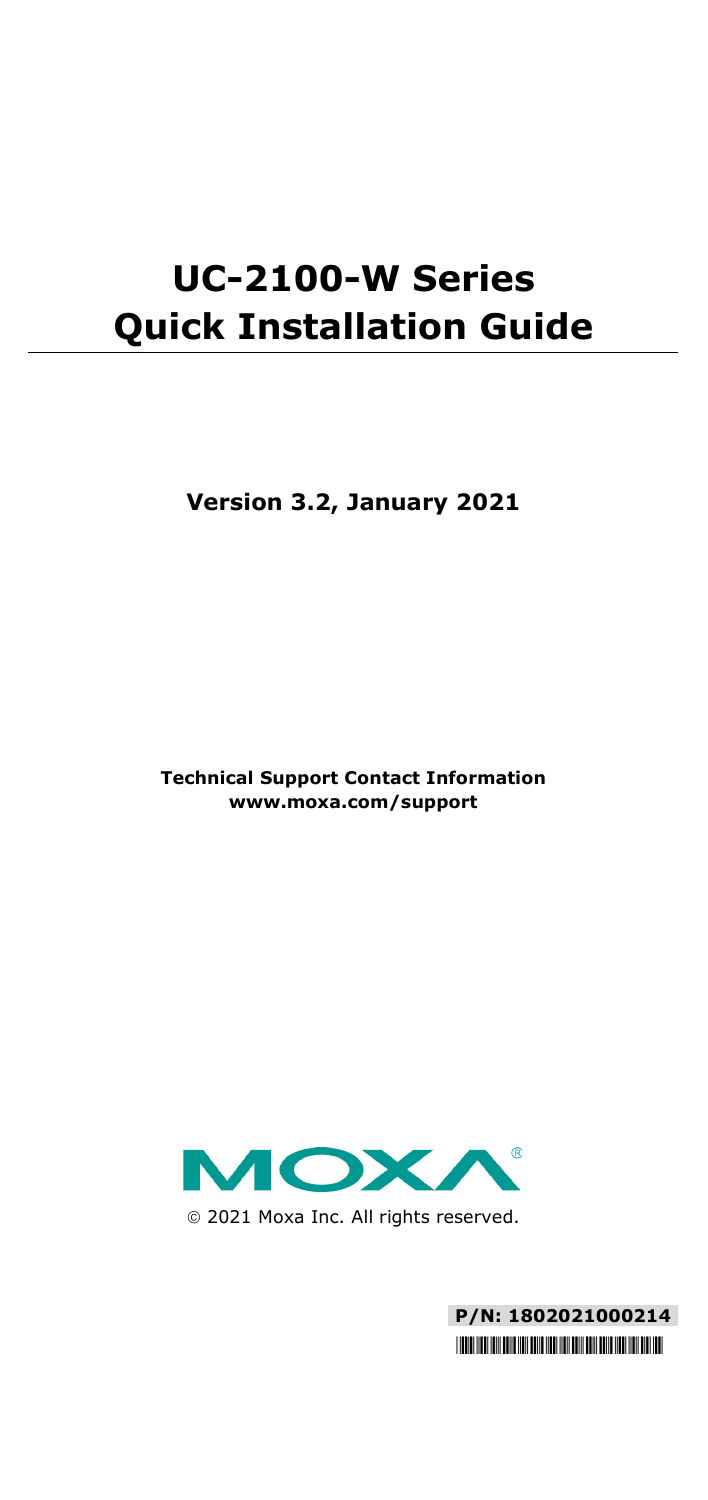### **Overview**

The UC-2100-W Series computing platform is designed for embedded data acquisition and processing applications. The computer comes with up to two software-selectable RS-232/422/485 full-signal serial ports and single or dual Ethernet LAN ports. In addition, the Arm-based computing platform is available in various models that can fulfill diverse interface requirements, such as dual serial, LAN ports, and wireless connections. These versatile communication capabilities let users efficiently adapt the palm-sized computing platform to a variety of complex communications solutions.

#### **Model Names and Package Checklist**

The UC-2100-W Series includes the following models:

- **UC-2114-T-LX**
- **UC-2116-T-LX**

Before installing a UC-2100-W computer, verify that the package contains the following items:

- UC-2100-W Series computer
- Console cable
- Power jack
- Quick Installation Guide (printed)
- Warranty card

*Notify your sales representative if any of the above items are missing or damaged.*

**NOTE** The console cable and power jack can be found inside the product box, beneath the molded-pulp cushion.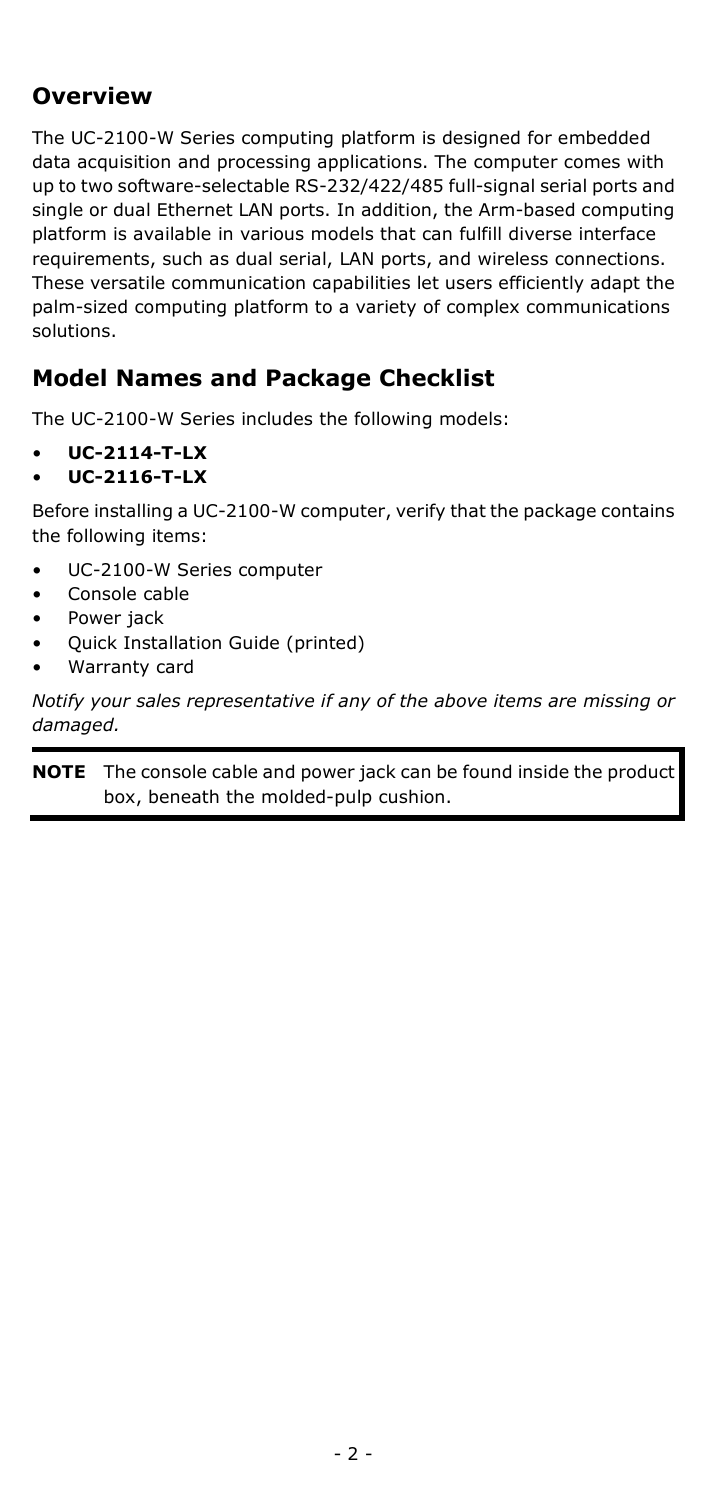#### **Appearance**

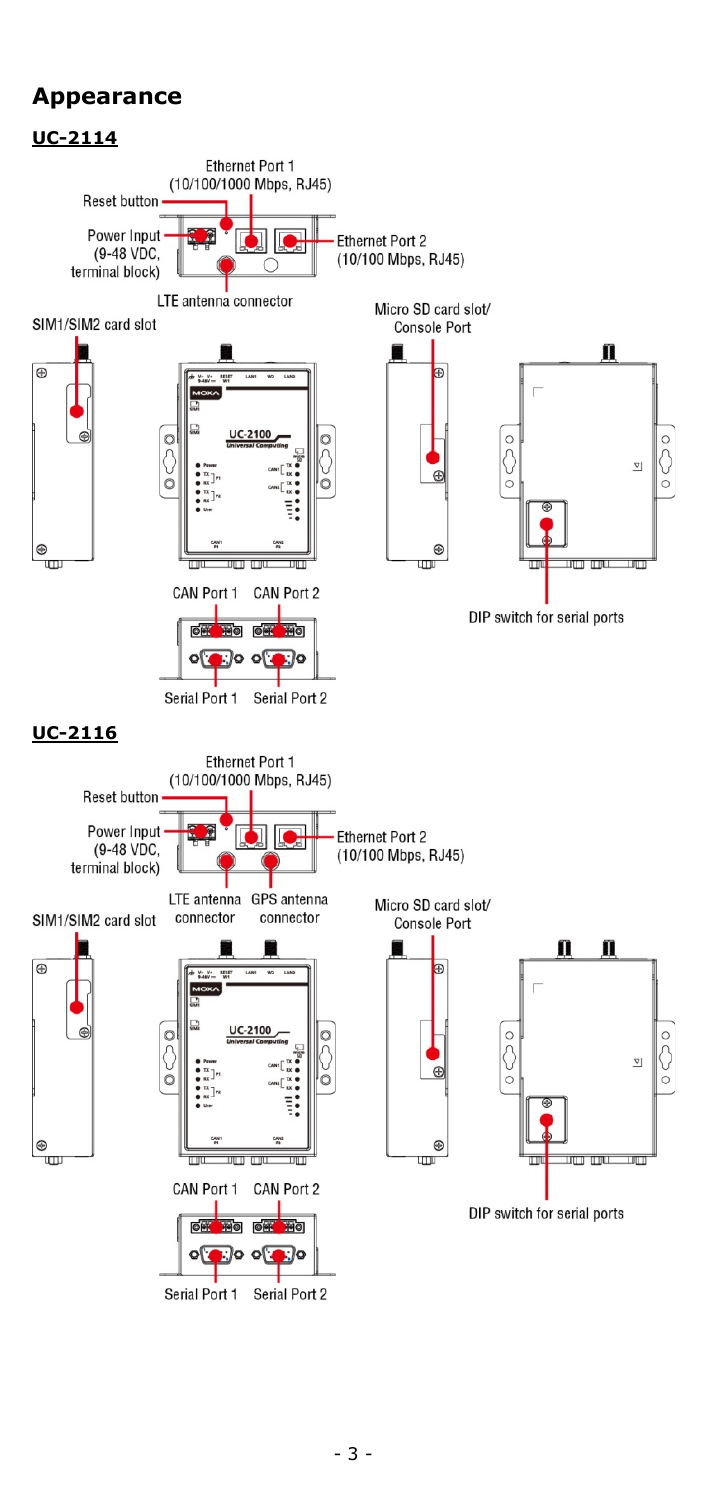# **LED Indicators**

The function of each LED is described in the table below:

| <b>LED Name</b>  | <b>Status</b> | <b>Function</b>                      |
|------------------|---------------|--------------------------------------|
| Power            | Green         | Power is on, and the device is       |
|                  |               | functioning normally                 |
|                  | Off           | Power is off                         |
| <b>Ethernet</b>  | Green         | Steady On: 10 Mbps Ethernet link     |
| (10/100          |               | Blinking: Data transmission is in    |
| Mbps)            |               | progress                             |
|                  | Yellow        | Steady On: 100 Mbps Ethernet link    |
|                  |               | Blinking: Data transmission is in    |
|                  |               | progress                             |
|                  | Off           | Speed lower than 10 Mbps or the      |
|                  |               | cable is not connected               |
| <b>Ethernet</b>  | Green         | Steady On: 100 Mbps Ethernet link    |
| (10/100/100)     |               | Blinking: Data transmission is in    |
| 0 Mbps)          |               | progress                             |
|                  | Yellow        | Steady On: 1000 Mbps Ethernet link   |
|                  |               | Blinking: Data transmission is in    |
|                  |               | progress                             |
|                  | Off           | Speed lower than 10 Mbps or the      |
|                  |               | cable is not connected               |
| Serial (Tx)      | Green         | Serial port is transmitting data     |
|                  | Off           | Serial port is not transmitting data |
| Serial (Rx)      | Yellow        | Serial port is receiving data        |
|                  | Off           | Serial port is not receiving data    |
| <b>User</b>      | Green         | User Programmable                    |
| <b>LEDs that</b> | Yellow        | The number of glowing LEDs           |
| indicate the     |               | indicates the signal strength        |
| <b>Wireless</b>  |               | 3 LEDs: Excellent                    |
| signal           |               | 2 LEDs: Good                         |
| strength         |               | 1 LED : Poor                         |
|                  | Off           | Wireless module is not detected      |
| CAN1/CAN2        | Green         | CAN port is transmitting data        |
| (Tx)             | Off           | CAN port is not transmitting data    |
| CAN1/CAN2        | Green         | CAN port is receiving data           |
| (Rx)             | Off           | CAN port is not receiving data       |

#### **Reset Button**

The UC-2100-W Series computer is provided with a reset button, which is located on the top panel of the computer. To reboot the computer, press the reset button less than 1 second. Press and hold the reset button between 7 to 9 seconds to reset the computer to the factory default settings. When the reset button is held down, the **User** LED will blink twice every second. The **User** LED will become steady when you hold the button continuously for 7 to 9 seconds. Release the button within this period to load the factory default settings.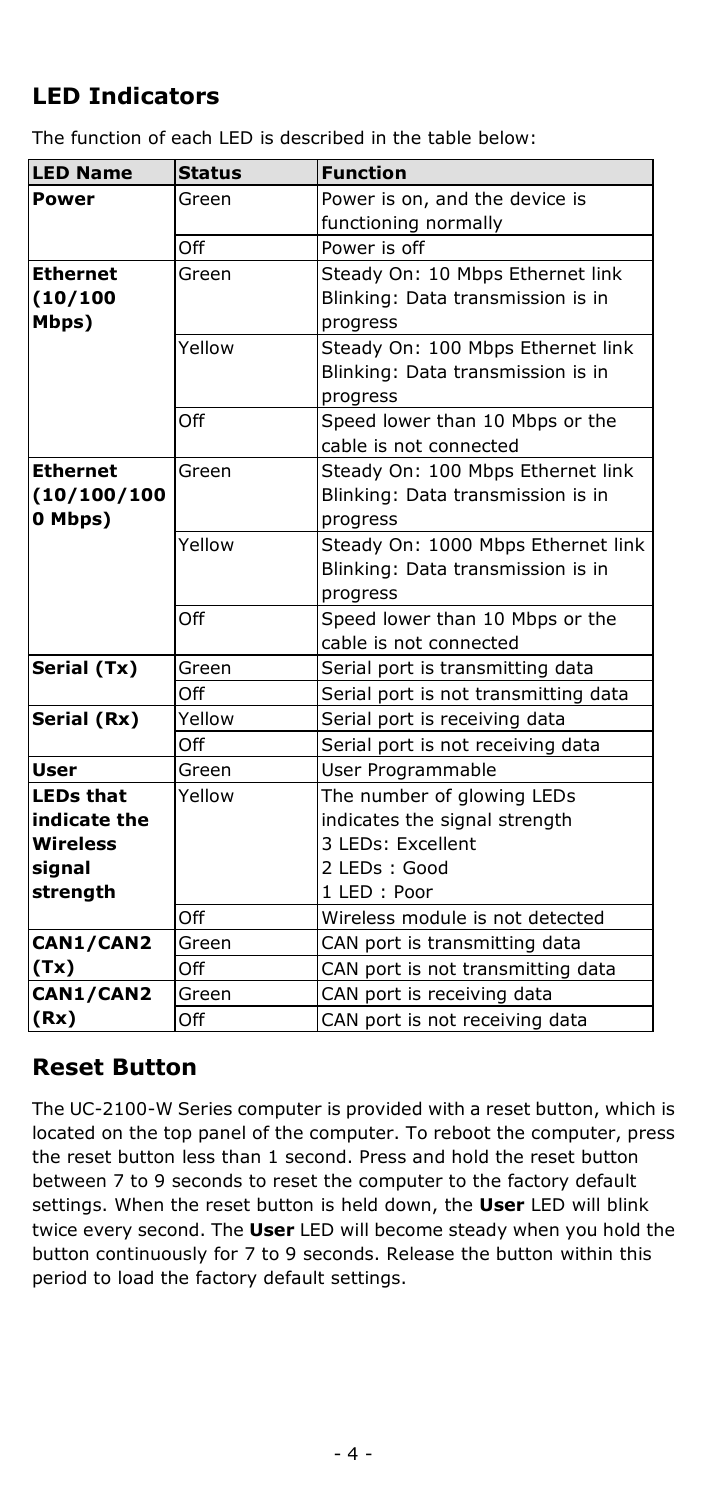# **Installing the Computer**

#### **Wall or Cabinet Mounting**

Use two screws per side to mount the UC-2100-W Series on a wall or inside a cabinet.



#### **Wiring Requirements**

Be sure to read and follow these common safety precautions before proceeding with the installation of any electronic device:

- Use separate paths to route wiring for power and devices. If power wiring and device wiring paths must cross, make sure the wires are perpendicular at the intersection point.
- **NOTE** Do not run signal or communication wiring and power wiring in the same wire conduit. To avoid interference, wires with different signal characteristics should be routed separately.
- Use the type of signal transmitted through a wire to determine which wires should be kept separate. The rule of thumb is that wiring that shares similar electrical characteristics can be bundled together.
- Keep input wiring and output wiring separate.
- It is strongly advised that you label wiring to all devices for easy identification.



#### **ATTENTION**

This equipment is intended to be used in Restricted Access Locations.

#### **Safety First!**

Be sure to disconnect the power cord before installing and/or wiring your UC-2100-W Series computers.

#### **Wiring Caution!**

Calculate the maximum possible current in each power wire and common wire. Observe all electrical codes dictating the maximum current allowable for each wire size. If the current goes above the maximum ratings, the wiring could overheat, causing serious damage to your equipment.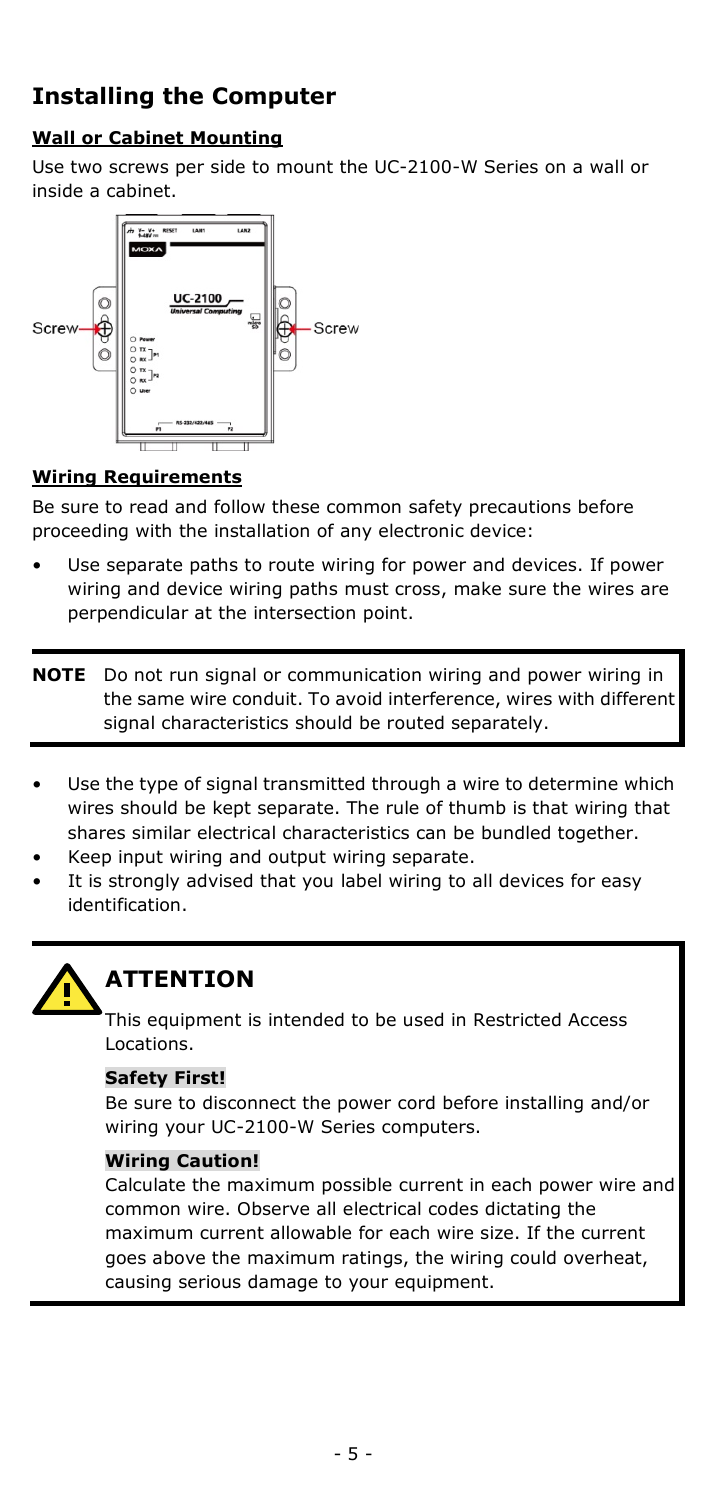

# **CAUTION**

Be careful when handling the unit. When the unit is plugged in, the internal components generate heat, and consequently the outer casing may feel hot to the touch.

#### **Connecting the Power**



Connect the 9 to 48 VDC power line to the terminal block, which is connected to the UC-2100-W Series computer. If the power is supplied properly, the "Power" LED will glow a solid green light. The power input location and pin definition are shown in the adjacent diagram. The input terminal block (CN5) is suitable for a wire size of 12 to 30 AWG (3.3 to 0.05 mm<sup>2</sup>) and a torque value of 0.5 N-m (4.425 lb-in).



# **IMPORTANT**

- This product is intended to be supplied by a UL Listed power adapter or DC power source whose output meets SELV/LPS. The power source must be rated 9 to 48 VDC, minimum 0.6 A, and minimum Tma =  $75^{\circ}$ C.
- The power adapter should be connected to a socket outlet with earthing connection.

If you need further information or assistance, contact a Moxa representative.

### **Grounding the Unit**

Grounding and wire routing help limit the effects of noise due to electromagnetic interference (EMI). Run the ground connection from the terminal block connector to the grounding surface prior to connecting the power. Please note that this product is intended to be mounted on a well-grounded mounting surface, such as a metal panel. The minimum cross-sectional area of the earthing conductor shall be equal to the input wiring cable.

### **Connecting to the Console Port**

The UC-2100-W console port is a 4-pin pin-header RS-232 port located on the right panel of the case. It is designed for serial console terminals, which are useful for viewing the boot up message, or for debugging system boot up issues. Remove the protective cover on the port to connect the console cable.

| <b>Serial Console Port &amp; Pinouts</b> |  |     | <b>Serial Console Cable</b> |  |
|------------------------------------------|--|-----|-----------------------------|--|
|                                          |  | Pin | <b>Signal</b>               |  |
| 3                                        |  |     | TxD                         |  |
|                                          |  |     | <b>RxD</b>                  |  |
| $\mathcal{P}$                            |  |     | NC                          |  |
|                                          |  |     | GND                         |  |
|                                          |  |     |                             |  |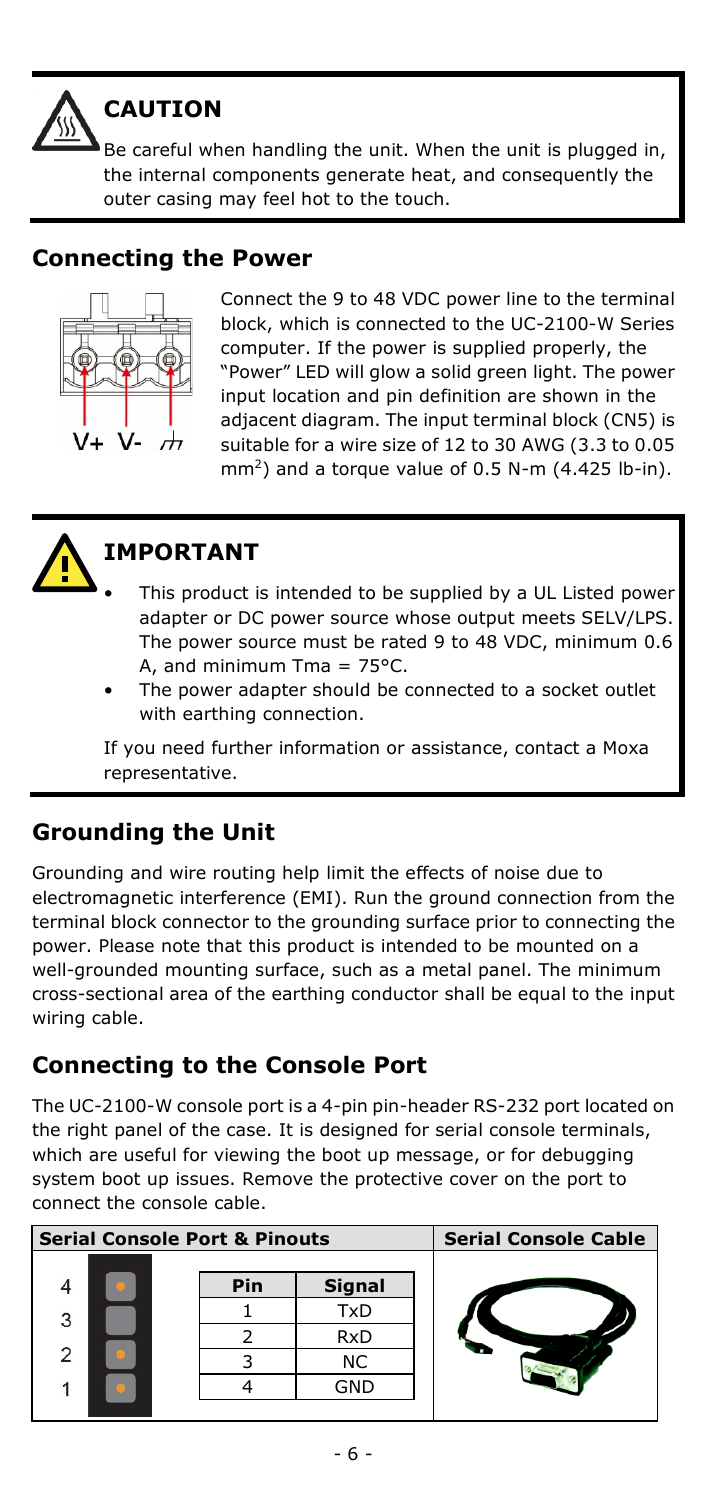## **Connecting to the Network**

The Ethernet ports are located on the top or bottom panel of the UC-2100-W computers. The pin assignments for the Ethernet port are shown in the following figure. If you are using your own cable, make sure that the pin assignments on the Ethernet cable connector match the pin assignments on the Ethernet port.



| Pin | 10/100 Mbps | 10/100/1000 Mbps |
|-----|-------------|------------------|
|     | $Tx +$      | $TRD(0) +$       |
| 2   | $Tx -$      | $TRD(0)$ -       |
|     | $Rx+$       | $TRD(1) +$       |
|     |             | $TRD(2) +$       |
|     |             | $TRD(2)-$        |
| 6   | $Rx-$       | $TRD(1)$ -       |
|     |             | $TRD(3) +$       |
| 8   |             | $TRD(3)-$        |

#### **Connecting to a Serial Device**



The serial ports are located on the bottom panel of the UC-2100-W computer. Use a serial cable to connect your serial device to the computer's serial port. These serial ports have male DB9 connectors and can be configured for RS-232, RS-422, or RS-485 communication. The pin location and assignments are shown in the following table.

| Pin | <b>RS-232</b> | <b>RS-422</b> | <b>RS-485</b><br>$(4-wire)$ | <b>RS-485</b><br>$(2-wire)$ |
|-----|---------------|---------------|-----------------------------|-----------------------------|
|     | <b>DCD</b>    | $TxDA(-)$     | $TxDA(-)$                   |                             |
|     | <b>RxD</b>    | $TxDB(+)$     | $TxDB(+)$                   |                             |
| 3   | TxD           | $RxDB(+)$     | $RxDB(+)$                   | $DataB(+)$                  |
|     | <b>DTR</b>    | $RxDA(-)$     | $RxDA(-)$                   | $DataA(-)$                  |
|     | GND           | <b>GND</b>    | <b>GND</b>                  | <b>GND</b>                  |
| 6   | <b>DSR</b>    |               |                             |                             |
|     | <b>RTS</b>    |               |                             |                             |
| 8   | <b>CTS</b>    |               |                             |                             |

#### **Connecting to a CAN Device**

The UC-2114 and UC-2116 come with two CAN ports, which use the 5-pin terminal block and are compatible with the CAN 2.0A/B standard. The pin assignment of the port is shown below.



| Pin | Signal  |
|-----|---------|
|     | GND     |
| 2   | L       |
| ₹   | Chassis |
|     | н       |
| 5   | Vout    |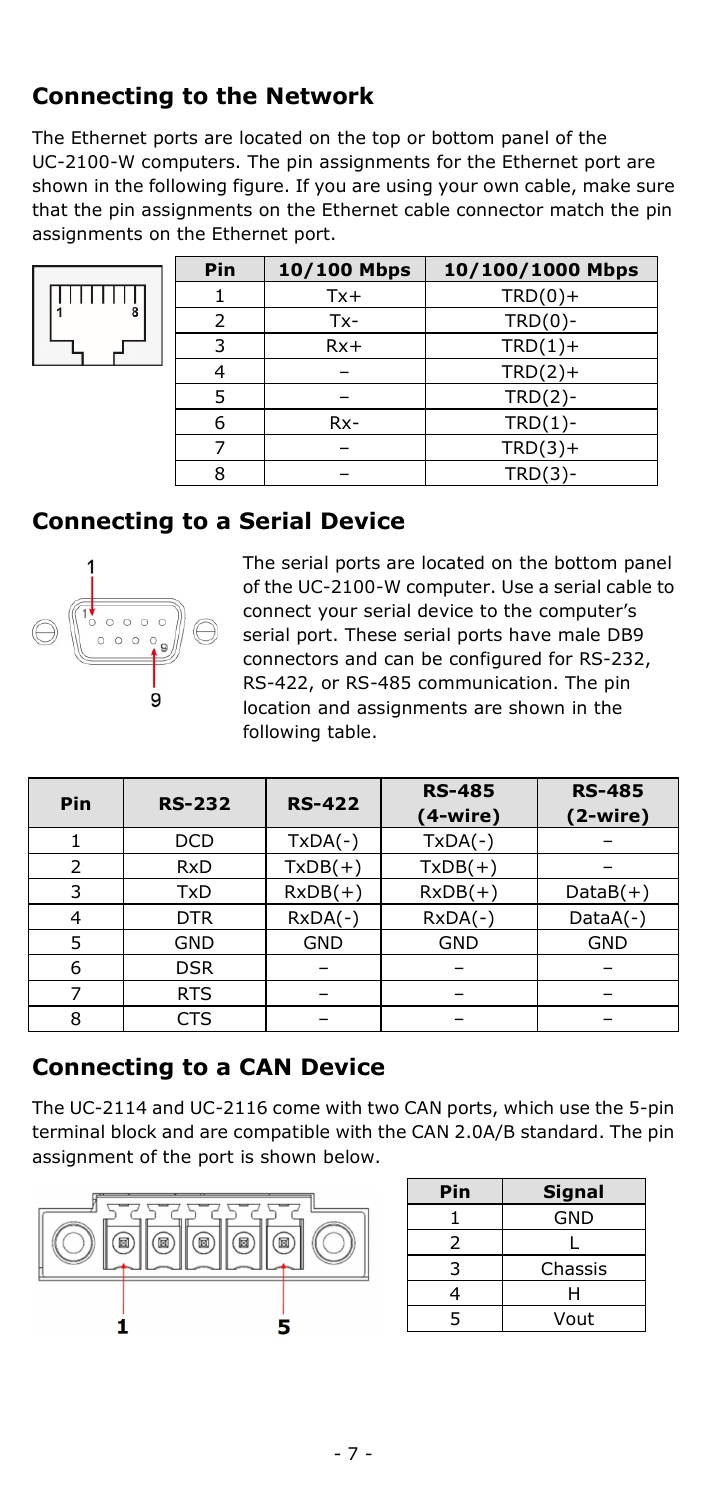# **Installing SIM Cards**

You will need to install a SIM card on your UC-2100-W computer. Follow these steps to install the SIM card.

- 1. Remove the screw on the cover located on the right panel.
- 2. Insert the SIM card into the socket. Make sure you place the chip-side on the bottom.
- 3. To remove the SIM card, simply push the SIM card and release it.

## **Installing the microSD Card**

Both UC-2114 and UC-2116 come with a storage socket that allows users to install one microSD card. Follow these steps to install the microSD card:

- 1. The microSD socket is located below the right panel of the computer. Unfasten the screw and remove the right panel cover.
- 2. Insert the microSD card into the socket Ensure that the card is inserted in the right direction.
- 3. Replace the cover and fasten the screw on the cover to secure the cover.

To remove the microSD card, simply push the card in and release it.

### **Adjusting the DIP Switch**

The UC-2114 and UC-2116 computers come with one DIP switch for users to adjust the serial port parameters. To set up the DIP switch, do the following:

- 1. Remove the screws on the DIP switch cover located on the rear panel of the computer.
- 2. Remove the thin film on the DIP switch and adjust the setting as required.

Refer to the table below for the DIP switch settings. The default value is OFF.

| <b>SW</b> |               |        |              |  |
|-----------|---------------|--------|--------------|--|
|           | Low           | High   | Term.        |  |
| ΟN        | 1 KO          | 1 KO   | $120 \Omega$ |  |
| ∩FF       | $150 K\Omega$ | 150 KΩ |              |  |









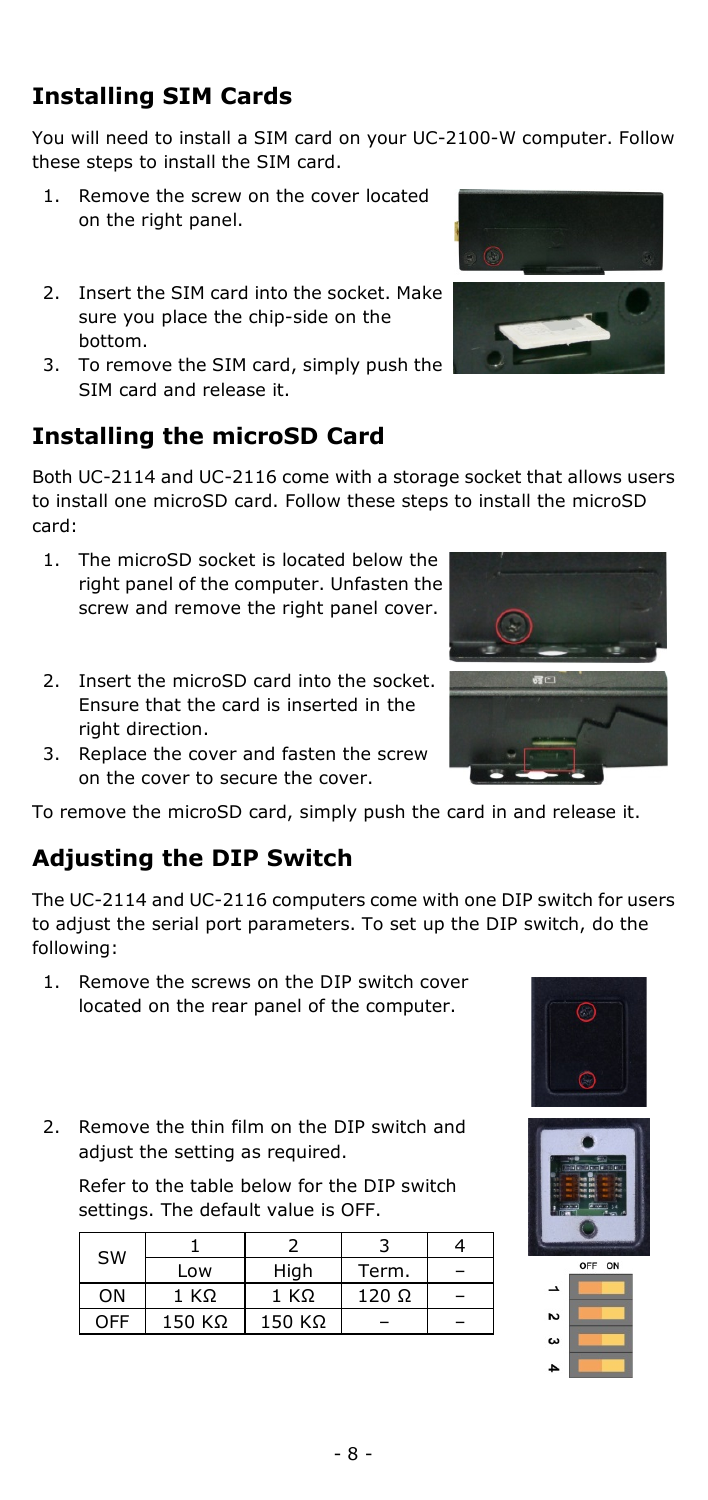## **Real-time Clock**

The real-time clock in the UC-2100-W is powered by a lithium battery. We strongly recommend that you do not replace the lithium battery without the help of a Moxa support engineer. If you need to change the battery, contact the Moxa RMA service team.



# **ATTENTION**

There is a risk of explosion if the battery is replaced with an incorrect type of battery.

### **Accessing the UC-2100-W Using a PC**

You can use a PC to access the UC-2100-W by one of the following methods:

A. Through the serial console port with the following settings: **Baudrate**  = 115200 bps, **Parity** = None, **Data bits** = 8, **Stop bits** = 1, **Flow Control** = None.



## **ATTENTION**

Remember to choose the "VT100" terminal type. Use the console cable to connect a PC to the UC-2100-W's serial console port.

B. Using SSH over the network. Refer to the following IP addresses and login information:

|                  | <b>Default IP Address</b> | <b>Netmask</b> |
|------------------|---------------------------|----------------|
| LAN <sub>1</sub> | 192.168.3.127             | 255.255.255.0  |
| LAN <sub>2</sub> | 192.168.4.127             | 255.255.255.0  |

**Login:** moxa **Password:** moxa